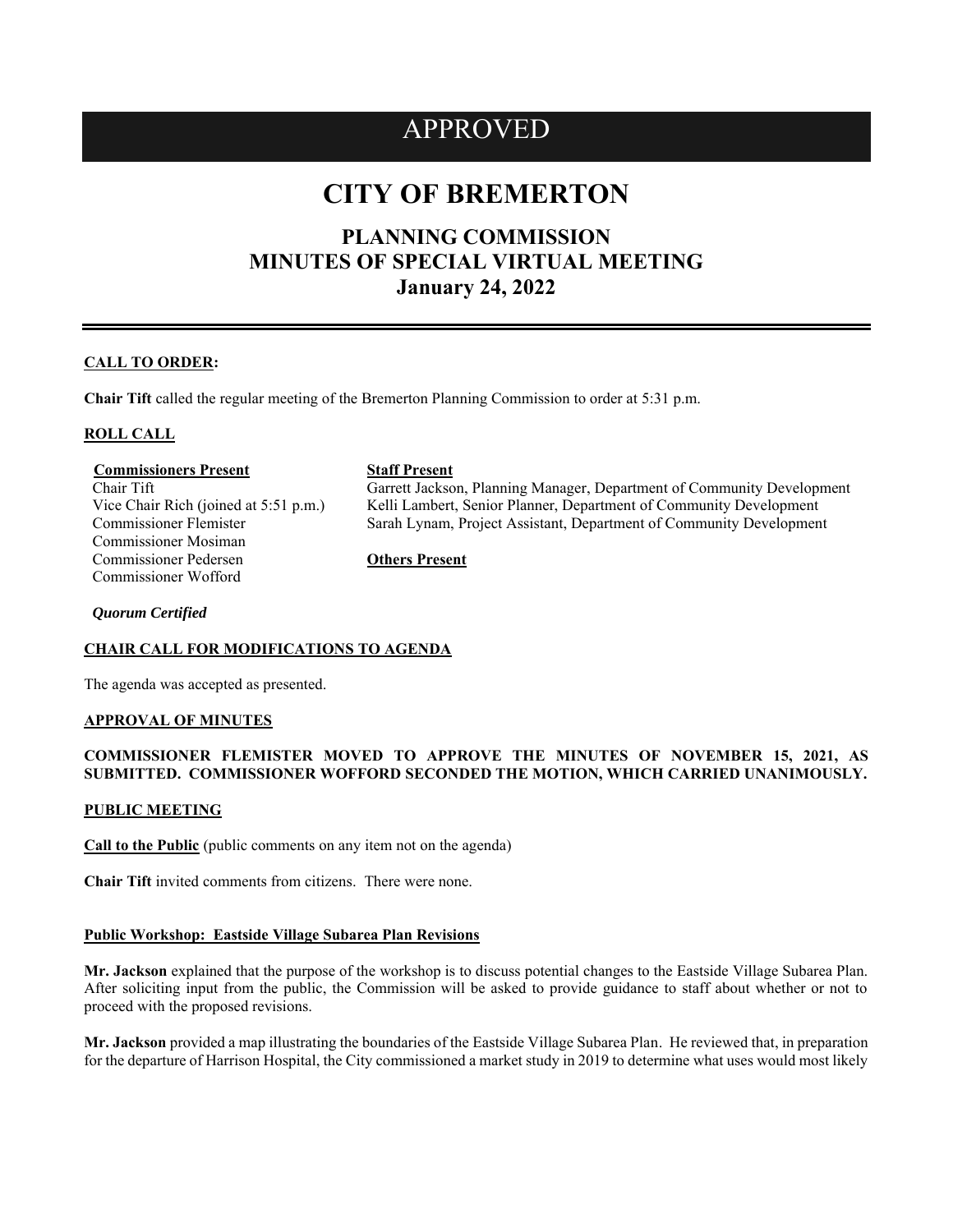**Mr. Jackson** provided a map illustrating the boundaries of the Eastside Village Subarea Plan. He reviewed that, in preparation for the departure of Harrison Hospital, the City commissioned a market study in 2019 to determine what uses would most likely be supported as the area transitioned. The study recommended that the regulatory requirements for the area should be relaxed and that a clear approach to planning should be provided to ensure continued activity in the area. The study also recommended that the City tailer regulations to encourage the existing strong housing market. A concurrent Planned Action Ordinance (PAO) was passed to provide updated land-use regulations that streamlined the environmental review process. The Eastside Village Subarea Plan was adopted in October 2020. In addition to the regulatory framework, the plan included a provision to continue to monitor the execution of the subarea plan to ensure it functions properly. The success of the subarea plan in attracting further development is important to the long-term growth strategy of the City.

**Mr. Jackson** advised that there are currently six land-use centers within the City, which are intended to absorb the majority of the population growth in the years to come. He shared a map showing the location of each of the six centers: Wheaton Riddell District Center, Wheaton Sheridan District Center, Eastside Village Center, Manette Neighborhood Center, Charleston District Center. He explained that the Growth Management Act (GMA) requires cities to plan for future growth. At a regional level, the Puget Sound Regional Council (PSRC) has adopted Vision 2050, which is a multi-county effort between Kitsap, Snohomish, Pierce and King Counties to have a regional strategy for where growth will be allocated. Via the Kitsap County Planning Policies, all of the jurisdictions within Kitsap County have agreed to incorporate the growth strategies put forth in Vision 2050 into their local comprehensive plans.

In the time since the subarea plan was adopted, **Mr. Jackson** said staff has taken notice of feedback from potential investors that the maximum density, maximum height, and maximum floor area ratio (FAR) in the Eastside Village Subarea Plan were too low. With that feedback, staff reviewed the trends that were occurring in the City's successful growth centers. There has been a lot of growth in the Wheaton Riddell, Wheaton Sheridan and Charleston District Centers, with 885 units in some level of development. Staff believes this is because there is no maximum density or maximum FAR, and the maximum height is set at 80 feet. Another reason for success in the Downtown Center is the Design Review Board (DRB) that reviews projects for compliance with the Downtown Subarea Plan and grants departures from some standards on a site-by-site basis. There isn't a single development in the Downtown Subarea Plan that hasn't needed at least one departure from the requirements.

**Mr. Jackson** said the current zoning in the Eastside Village Subarea Plan is composed of four zoning districts and three overlay districts. However, the uses that are permitted in all of the zones are somewhat similar. The Center Residential High Zone is primarily intended to support residential growth, and the Center Residential Low Zone is intended for lower-density residential uses. The Mixed Use Zone allows a variety of uses but strongly promotes commercial uses. The Multi Use Zone is the largest of the zones (about two-thirds of the subarea) and provides the most flexibility. The Multi Use Residential Overlay is intended to allow increased density based on the Incentives Program Table and to prohibit commercial uses of some size. The Multi Use Entrepreneurial Overlay is intended to promote small businesses in the subarea. Staff is proposing that the overlay be removed. He explained that the B&O Tax Exemption was raised from \$240,000 in 2021 to \$1 million in 2022. As the exemption applies to the entire City, the relevance of the overlay goes away. The Multi Use Commercial Overlay is intended to provide an area where incentives are offered to promote commercial growth.

**Mr. Jackson** said staff is proposing to remove the limits on density and FAR, and increase the maximum height limit to 80 feet, with these changes adopted the differences in the current zones would be minimal. As currently proposed, there would be two zoning districts and one overlay district. The Center Residential High, Mixed Use and Multi Use Zones would be consolidated into the Multi Use Zone, and the Center Residential Low Zone would be retained to preserve the existing lowlevel development. The new Multi Use Commercial Overlay District would capture the areas that were previously under the Mixed Use Zone and the Multi Use Commercial Overlay into one feature. The new Multi Use Commercial Overlay District would require that the ground level of structures be either commercial uses or built to support future commercial uses.

**Mr. Jackson** shared two maps showing a side-by-side view of the existing and proposed zoning. He summarized that, as proposed, the zoning would be simplified but provide the same purpose of promoting commercial areas where recommended by the subarea plan, providing flexibility within the remaining zone, and providing some protection against higher-intensity uses in the Center Residential Low Zone.

**Mr. Jackson** advised that, currently, the Center Residential Low Zone prohibits single-family homes but the minimum density is six dwelling units per acre (DUAs). Staff is seeking feedback from the Commission about raising the minimum density or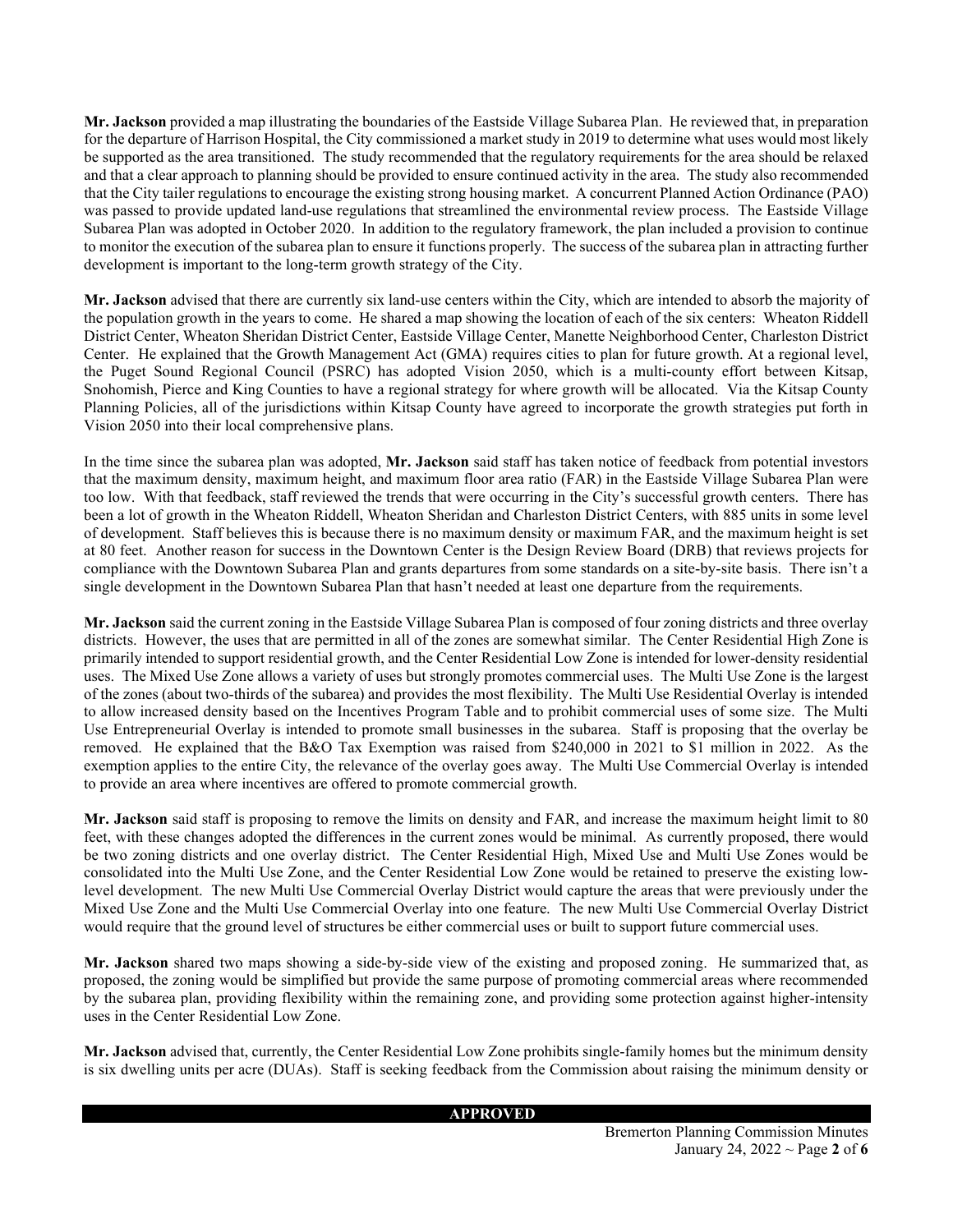removing the prohibition of single-family homes. It doesn't seem appropriate to retain both requirements. He summarized that the proposed changes are intended to standardize and simplify the process to make it easier for the public and developers to understand the subarea plan requirements. To accomplish this, staff is recommending the following:

- Reducing the number of zones and overlays as previously described.
- x Changing the Multi Use Zoning Standards to District Center Core Zoning Standards.
- Removing the Street Frontage Design Standards from Chapter 5.4.
- x Altering Chapter 6 Design Guidelines to transition to a chapter that the DRB can use as a guidance piece.
- x Removing subarea plan specific regulations that are already addressed in the Bremerton Municipal Code (BMC). (i.e., drive-through facilities, parking, etc.)

**Mr. Jackson** advised that the City received a number of comments related to the proposed amendments. He briefly reviewed each one as follows:

- **David Kessler,** owner of the Sheridan Village Shopping Center, supports the proposed changes. He noted that he had to abandon plans to redevelop his site due to the new subarea plan height and density restrictions.
- x **Allen Sweet,** owner of three buildings at 2625 Wheaton Way, also supports the proposed changes. He noted that he took part in the subarea planning process but didn't realize the negative effect it would have on his property.
- x **Rob Spitzer,** owner of a 30,000 square foot vacant property in the subarea, supports the proposed changes, as well. He stated that he was planning to construct a 119-unit apartment complex, but the current subarea plan limits the project to just 40 units. He reminded the City of the current housing shortage and requested that the height limit be increased to 80 feet.
- x **Mark Gold** also indicated support for the proposed changes. He noted the current housing crisis and felt that the current density limits in the subarea are inappropriately low. He encouraged a maximum height of 80 feet. He commented that potential redevelopment of sites, such as Sheridan Village, will require code revisions.
- x **Beverly Maine** noted that the Episcopal Church planned to construct a 75-unit apartment but the current density requirements are prohibitive. She requested that the height limit be increased to 80 feet. However, she asked that the parking requirement of .5 parking stalls per senior welling unit be maintained. She also noted that the open space requirements are prohibitive to development.
- **Dale Sperling**, a local developer, observed that the City needs housing and that the Eastside Village Subarea is an ideal location to satisfy this demand. He recommends increasing density and lowering parking requirements and notes that there is adequate transit in the area to support that change.
- x **Will Mentor,** owner of parcel on Claire Avenue, commented that the current density limitation makes projects hard to justify, as revenues do not cover costs. He said he supports townhome development, as well as parking reductions of 25%. He also supports a minimum ceiling height of 8 feet.

**Jae Evans** asked why the parks and open spaces were completed eliminated on the map provided by Mr. Jackson to illustrate the proposed zoning changes. **Mr. Jackson** explained that these areas were removed from the zoning map because they are not zones. They were show as part of a story map that was intended to show where public open space could occur in the future but not required. **Mr. Evans** asked if the spaces are required to be purchased by the City in order to be open spaces or if they are currently owned by the City. **Mr. Jackson** said only one of the spaces is privately owned, and the remainder are publicly owned. There are open space requirements for every development, but they are not identified on the zoning map. Each development would be responsible for providing its own open space areas. The specific areas on the existing zoning map are to indicate good places for enhanced public access in the future.

**Mr. Evans** asked if the proposed amendments would change any of the Shoreline Management Act (SMA) requirements for properties along the waterfront. **Mr. Jackson** answered no. He explained that the Shoreline Management Program (SMP) is an independent document that has separate requirements for all commercial and multifamily development along the waterfront.

**Commissioner Flemister** asked if the proposed amendments could also address the issues that were raised in some of the public comments related to parking. **Mr. Jackson** answered that staff is recommending that the current requirement of .5 parking spaces per unit for senior housing and .33 parking spaces per unit for assisted living housing be retained. However, staff is recommending that the other parking provisions, including the parking reduction provision, be replaced with a reference

#### **APPROVED**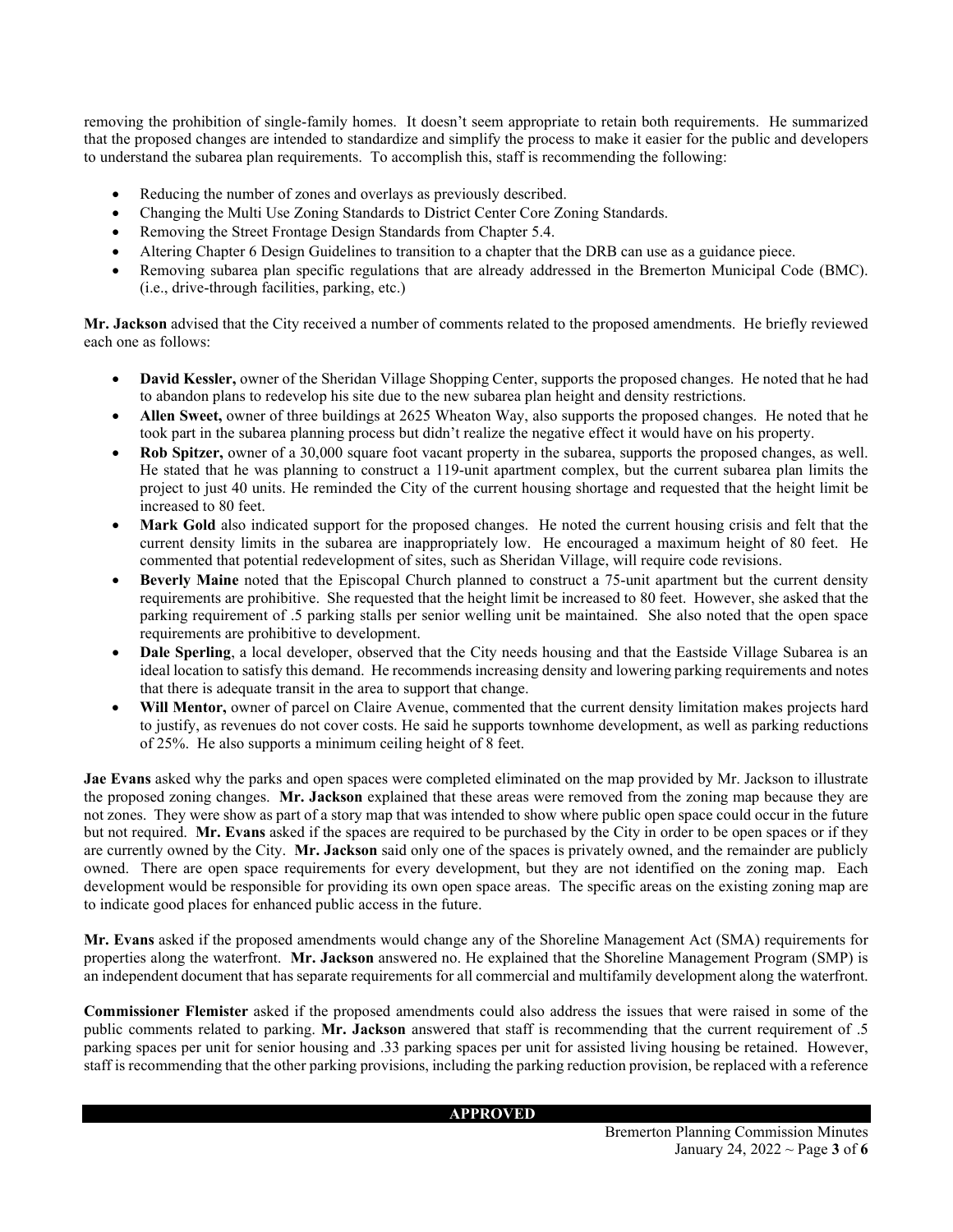to the parking provisions that already exist in the BMC. He explained that Bremerton is very sensitive to parking reductions due to the shipyard, and parking reductions below 1 space per unit are generally only allowed in exceptional cases. There is concern that requiring less on-site parking will push cars out onto the street. There is always a push from developers to provide less parking, but Bremerton's specific circumstances do not favor significant parking reductions.

**Commissioner Pedersen** recalled that he has consistently supported reduced parking requirements during his time on the Commission, and he would be supportive of reducing the parking requirements in this case, as well. Because the Eastside Village Subarea is a bit further from the shipyard, perhaps there is an opportunity to reduce parking requirements without creating significant parking issues.

**Commissioner Wofford** expressed his belief that a certain amount of parking must be provided, even for assisted living and senior housing, to accommodate visitors.

**Commissioner Mosiman** requested clarification on what the proposed amendments are intended to accomplish. He reviewed that the process to take the area from an employment center to the Eastside Village Subarea started back in 2019, and the Planning Commission spent more than a year discussing the character and vision for the subarea. City staff did a great job with public outreach and getting input from a variety of people (community members, property owners, developers, etc.) He voiced concern that the proposed amendments would significantly change the zoning in the subarea, and he felt that a more substantial public process is needed to solicit feedback from the community and stakeholders. **Mr. Jackson** said it is humbling to see that the current plan hasn't functioned as hoped. Rather than go forward with a plan that isn't working, staff is proposing some revisions. He reminded the Commission that the Eastside Village Subarea is one of the few growth centers identified in the City. If a growth center isn't growing because of regulatory reasons, monitoring provisions within the current subarea plan beckon them to make revisions. He explained that this is just the initial introduction of the proposed changes. An environmental review and further public outreach will be the next steps, and stakeholders from the previous subarea plan work have been notified and encouraged to provide feedback. He reminded them that traffic will be addressed as part of the State Environmental Policy Act (SEPA) process, and the Planned Action Ordinance (PAO) for the subarea requires that individual developers pay a proportionate amount of compensation towards the traffic improvements needed in the subarea.

Once again, **Commissioner Mosiman** noted that, as explained in the Staff Report, the proposal would apply the District Center Core zoning code to this Eastside Village Subarea. He wants to make sure that the process is honored for this extensive change. **Mr. Jackson** said staff will outreach to the stakeholders from the previous subarea plan process. They will also send notices to the property owners and residents within 300 feet of the subarea. He invited the Commissioners to share their thoughts on additional outreach opportunities. **Commissioner Mosiman** expressed his belief that the stakeholder comments provided thus far are worthy of consideration, but he would encourage the Planning Commissioners to reread the documentation from when the subarea plan was initially created. What is currently being proposed will potentially change the zoning of every property in the subarea. Applying the District Center Core zoning to this subarea is a big deal, and using a shortcut process would be a mistake.

**Chair Tift** said he has been on the Planning Commission for a long time and participated in the initial process of developing the Eastside Village Subarea Plan that was eventually adopted. Now the people who would executive the plan are identifying problems from an economic and affordability standpoint, and he is inclined to listen to their concerns, as well as other input from the public. He recalled that the original plan for the Wheaton Riddell District Center sat for 10 years with little or no progress towards redevelopment. The Commission recently recommended, and the City Council approved, a change to District Center Core zoning, and things are starting to happen now. Housing has exploded in that area, businesses have located, and the area has become a very viable and important part of the City. He summarized that they don't always get it right the first time, and they must remain flexible. They should be willing to listen to the people who will execute the plan going forward, and the stakeholders should be invited to participate in the process.

**Commissioner Flemister** noted that some of the comment letters voiced concern that the stakeholders didn't receive adequate notification of the proposed changes. She asked how staff plans to address this concern. **Mr. Jackson** said he would make sure that everyone on the stakeholder list is contacted several times. He also agreed to contact those who voiced concern to make sure they are confident they will get the information they need.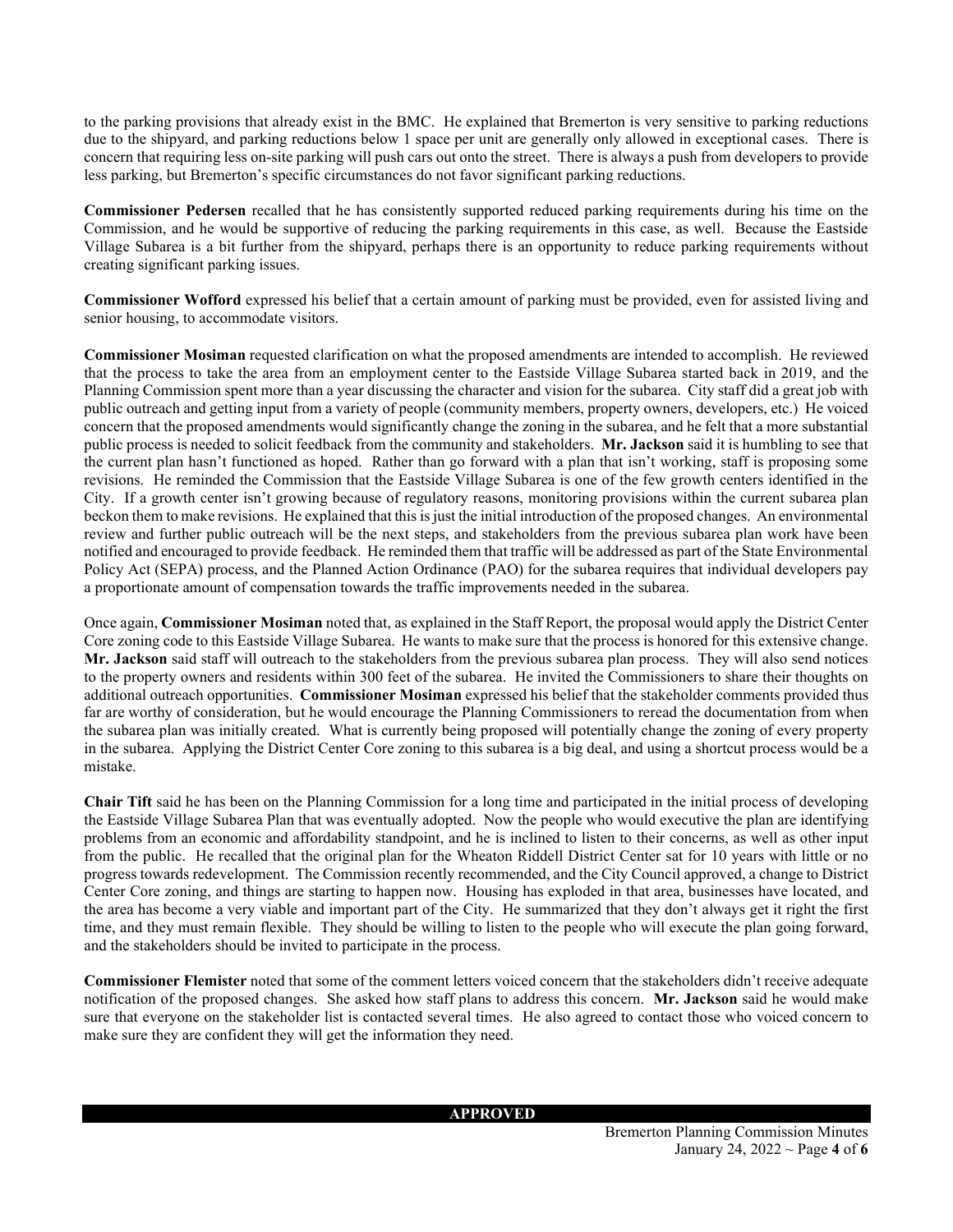**Chair Tift** expressed his belief that the Eastside Village Subarea presents a golden opportunity for the City, and he can foresee it becoming part of a very vibrant loop. Perhaps Kitsap Transit could even run shuttles to and from the shipyard and other businesses in the downtown where parking may not need to be so robust. Walking the bridge is a very popular pastime, and it isn't too far away from the shipyard.

**Vice Chair Rich** referred to Page 31 of the Staff Report, which provides a quick summary of the community input that was received during the initial subarea planning process. One of the main concerns centered on the need for more diverse housing options, including more rental units. There was also a desire for a wider range of economic opportunity. She understands the concern about what might be lost if the subarea plan is amended to address the stakeholder wants. However, she also deeply understands that none of the community goals can be achieved if the current plan isn't working and development isn't possible, even if the vision is amazing and people worked very hard on it. She said she appreciates Mr. Jackson's explanation of what isn't working and what could be done to fix the plan. She expressed her belief that the community's desire for a diverse menu of housing choices and greater economic opportunity could still be achieved via the proposed amendments, but perhaps it would be worth having more discussion about how those things could still be achieved for the benefit of the public and the Commission.

**Mr. Jackson** explained that one way to achieve more affordable housing is to increase the supply of housing units. Most properties in Bremerton are already developed, and developed properties typically cost more to procure than undeveloped property elsewhere. There are costs associated with demolition, as well a variety of soft costs, too. If these costs are divided among fewer units, then each unit that is produced costs more to develop. The City cannot anticipate the comfort level of financiers and developers, and removing the density limitations would allow for market-based decisions on the number of units required to offset the procurement costs for specific properties. He summarized that the goal is to make the zoning requirements match up with policies in the subarea plan that call for additional housing types and making development of housing more economically feasible.

Regarding the community's vision for the subarea, **Mr. Jackson** said there are people who do not want increased density, but they do want a walkable community. For example, one of the goals for the downtown is to have a grocery store that is within walking distance for residents. However, there needs to be a certain number of residents in the downtown to make the grocery store economically feasible. This same logic could apply to restaurants and other commercial uses. There needs to be an adequate number of residents in the area that can walk to the service in order for it to exist and not be based on automobile traffic. As density increases, the walkable uses the community wants become more practical to develop.

**Commissioner Mosiman** commented that it is important to remember that vision proceeds zoning and not the other way around. Again, he recalled that when the subarea plan was initially created, there was significant opportunity for community input and a lot of Commission discussion about the vision for the area. He suggested they need to have a discussion about the vision before considering whether or not the District Center Core zoning is appropriate. **Chair Tift** agreed it would be helpful for staff to remind the Commission of the vision for the subarea and how it was arrived at.

**Commissioner Pedersen** said he is largely in favor of the proposed changes. He reminded them that the Eastside Village Subarea is one of the City's growth centers. It is located right on the bridge loop, which is one of the most attractive places in the City. He agreed it would be helpful to have a quick review of why they got to where they are today. For example, were the rough points raised by the developers today part of the initial discussions. He recalled that in 2019 he advocated for more flexibility, similar to what staff is currently proposing. While he didn't feel it was necessary to have another full year process, it would be helpful to review why some of the previous decisions were made.

**Mr. Jackson** referred to Page 4 of the Staff Report, which outlines the vision and guidance framework for the subarea. He said staff reviewed this framework to make sure the proposed changes were in sync. He looks forward to demonstrating for the Commission how the vision and guidance framework interacts with the proposed changes. He also looks forward to providing a greater explanation of how the proposed changes sync with the review process. For example, the proposed 80-foot height limit is consistent with the Building Code, which permits a concrete podium for parking, with five levels of wood framing above. The fire and building standards are much more stringent for buildings taller than 80 feet, making them more costly to build. It is more economical to construct buildings at 80 feet or less, and increasing the height limit would make projects more economically viable.

#### **APPROVED**